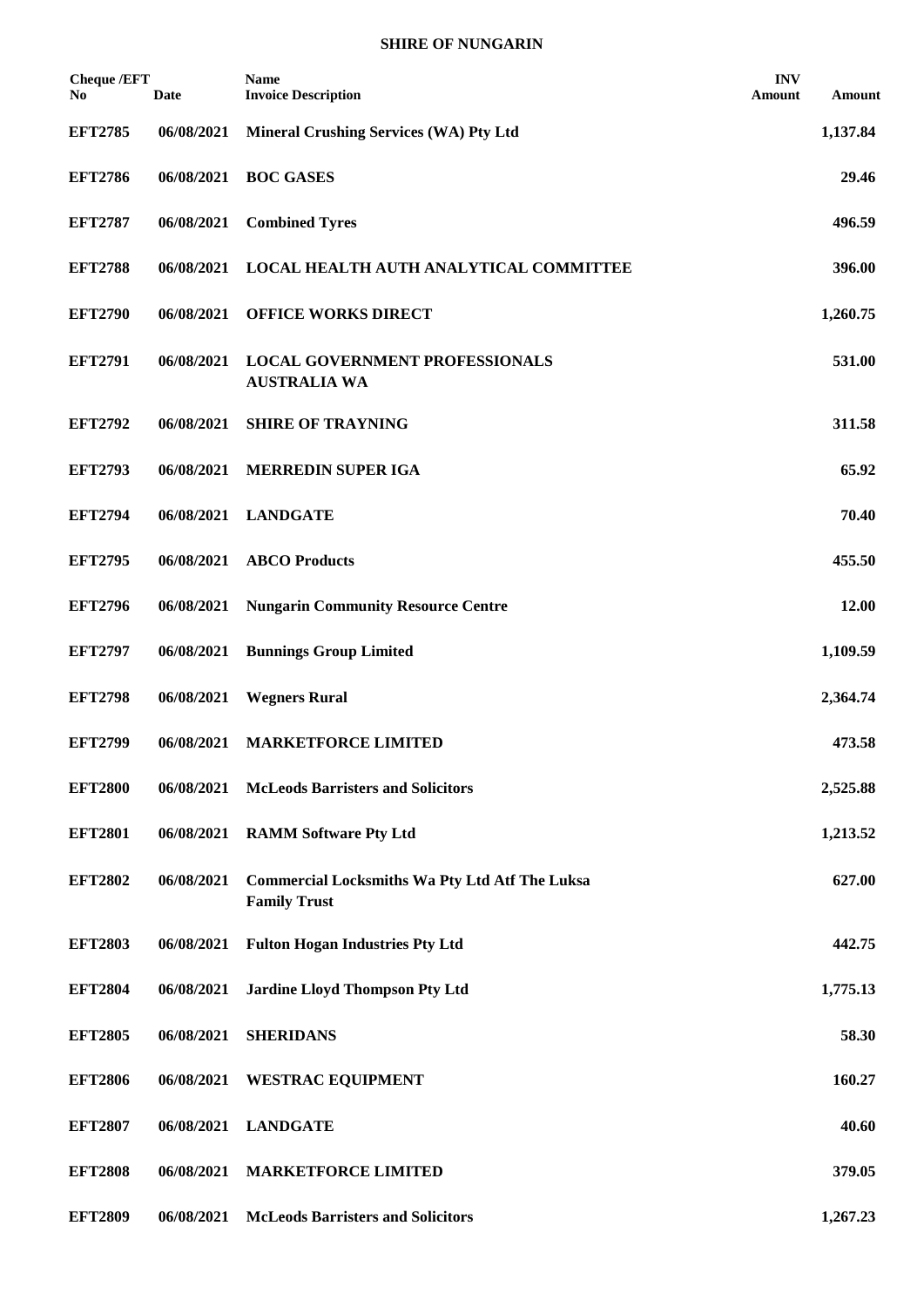| <b>Cheque /EFT</b><br>No.<br><b>EFT2809</b> | <b>Date</b><br>06/08/2021 | <b>Name</b><br><b>Invoice Description</b><br><b>McLeods Barristers and Solicitors</b> | <b>INV</b><br>Amount | Amount<br>1,267.23 |
|---------------------------------------------|---------------------------|---------------------------------------------------------------------------------------|----------------------|--------------------|
| <b>EFT2810</b>                              | 09/08/2021                | TWO DOGS HOME HARDWARE                                                                |                      | 147.10             |
| <b>EFT2811</b>                              | 09/08/2021                | WA LOCAL GOVERNMENT ASSOCIATION                                                       |                      | 20,354.57          |
| <b>EFT2812</b>                              | 09/08/2021                | <b>Nungarin Community Resource Centre</b>                                             |                      | 110.00             |
| <b>EFT2813</b>                              | 09/08/2021                | <b>Wattleup Tractors</b>                                                              |                      | 61.45              |
| <b>EFT2814</b>                              | 09/08/2021                | <b>Michael Stewart Security Services</b>                                              |                      | 78.00              |
| <b>EFT2815</b>                              | 09/08/2021                | <b>Bosshealth Group PTY LTD</b>                                                       |                      | 1,650.00           |
| <b>EFT2816</b>                              | 13/08/2021                | LgisWa                                                                                |                      | 54,539.09          |
| <b>EFT2817</b>                              | 13/08/2021                | LgisWa                                                                                |                      | 64,114.26          |
| <b>EFT2818</b>                              | 13/08/2021                | <b>AVON WASTE</b>                                                                     |                      | 1,510.46           |
| <b>EFT2819</b>                              | 13/08/2021                | <b>Toll Transport Pty Ltd</b>                                                         |                      | 14.25              |
| <b>EFT2820</b>                              | 13/08/2021                | <b>Bunnings Group Limited</b>                                                         |                      | 100.66             |
| <b>EFT2821</b>                              | 13/08/2021                | <b>Great Southern Fuel Supplies</b>                                                   |                      | 5,388.22           |
| <b>EFT2822</b>                              | 13/08/2021                | <b>Jackson McDonald Lawyers</b>                                                       |                      | 302.50             |
| <b>EFT2823</b>                              | 13/08/2021                | <b>MERREDIN AUTO-ELECTRICS</b>                                                        |                      | 319.00             |
| <b>EFT2824</b>                              | 13/08/2021                | <b>TWO DOGS HOME HARDWARE</b>                                                         |                      | 556.91             |
| <b>EFT2825</b>                              | 13/08/2021                | <b>MCINTOSH &amp; SON</b>                                                             |                      | 210.23             |
| <b>EFT2826</b>                              | 13/08/2021                | <b>OFFICE WORKS DIRECT</b>                                                            |                      | 773.06             |
| <b>EFT2827</b>                              | 13/08/2021                | AIT SPECIALISTS PTY LTD                                                               |                      | 101.31             |
| <b>EFT2828</b>                              | 13/08/2021                | <b>Boya Equipment</b>                                                                 |                      | 515.74             |
| <b>EFT2829</b>                              | 13/08/2021                | <b>Paul Cosson</b>                                                                    |                      | 20.00              |
| <b>EFT2830</b>                              | 13/08/2021                | <b>Fulton Hogan Industries Pty Ltd</b>                                                |                      | 767.80             |
| <b>EFT2831</b>                              | 13/08/2021                | <b>Jmt Mechanic Services</b>                                                          |                      | 280.24             |
| <b>EFT2832</b>                              | 13/08/2021                | <b>Natalie Veal</b>                                                                   |                      | 550.00             |
| <b>EFT2833</b>                              | 20/08/2021                | <b>AVON WASTE</b>                                                                     |                      | 1,731.86           |
| <b>EFT2833</b>                              |                           | 20/08/2021 AVON WASTE                                                                 |                      | 1,731.86           |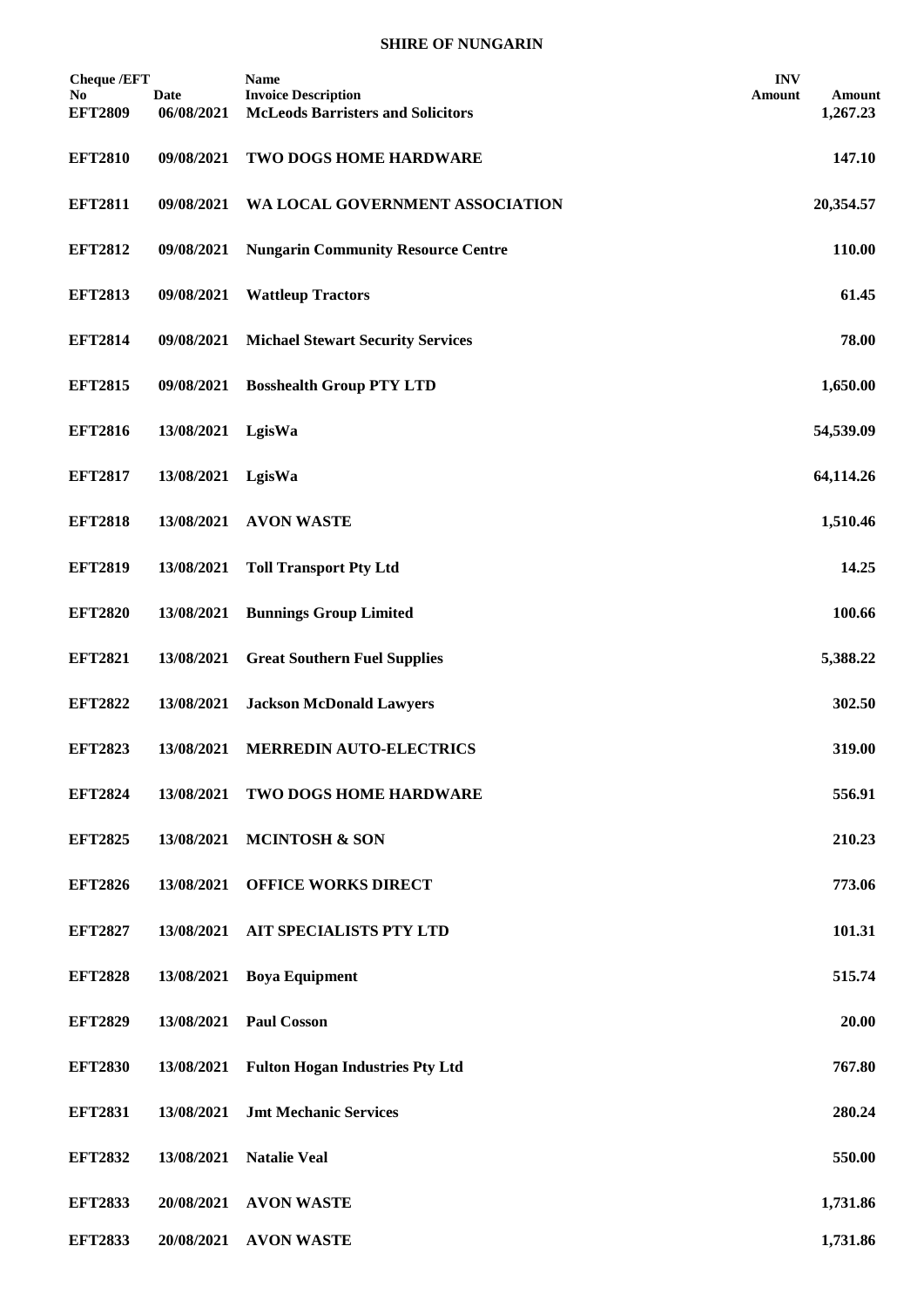| <b>Cheque /EFT</b><br>No. | <b>Date</b> | <b>Name</b><br><b>Invoice Description</b>         | <b>INV</b><br>Amount | Amount   |
|---------------------------|-------------|---------------------------------------------------|----------------------|----------|
| <b>EFT2834</b>            | 20/08/2021  | <b>Toll Transport Pty Ltd</b>                     |                      | 379.45   |
| <b>EFT2835</b>            | 20/08/2021  | TWO DOGS HOME HARDWARE                            |                      | 119.20   |
| <b>EFT2836</b>            | 20/08/2021  | <b>SHIRE OF GOOMALLING</b>                        |                      | 3,850.00 |
| <b>EFT2837</b>            | 20/08/2021  | <b>Nungarin Community Resource Centre</b>         |                      | 136.55   |
| <b>EFT2838</b>            | 20/08/2021  | <b>Walker Electrical Contractors</b>              |                      | 491.37   |
| <b>EFT2839</b>            | 20/08/2021  | <b>Cameron Large</b>                              |                      | 289.00   |
| <b>EFT2840</b>            | 20/08/2021  | <b>AUSTRALIA'S GOLDEN OUTBACK</b>                 |                      | 165.00   |
| 16853                     | 09/08/2021  | <b>SHIRE OF NUNGARIN</b>                          |                      | 74.00    |
| 16854                     | 09/08/2021  | <b>SYNERGY</b>                                    |                      | 761.30   |
| 16855                     | 09/08/2021  | <b>SYNERGY</b>                                    |                      | 3,265.92 |
| 16856                     | 09/08/2021  | <b>WATER CORPORATION</b>                          |                      | 2,301.67 |
| 16857                     | 13/08/2021  | <b>SHIRE OF NUNGARIN</b>                          |                      | 397.40   |
| 16858                     | 13/08/2021  | <b>SYNERGY</b>                                    |                      | 3,339.36 |
| 16859                     | 20/08/2021  | <b>SHIRE OF NUNGARIN</b>                          |                      | 397.40   |
| 16860                     | 20/08/2021  | <b>SYNERGY</b>                                    |                      | 1,072.97 |
| DD8247.1                  | 04/08/2021  | <b>Aware Super</b>                                |                      | 2,136.52 |
| DD8247.2                  | 04/08/2021  | <b>BT</b> Super for Life                          |                      | 246.28   |
| DD8247.3                  | 04/08/2021  | AUSTRALIAN SUPER ADMINISTRATION                   |                      | 342.00   |
| DD8247.4                  | 04/08/2021  | <b>Rest Superannuation</b>                        |                      | 227.21   |
| DD8247.5                  | 04/08/2021  | <b>MLC</b> Super Fund                             |                      | 76.56    |
| DD8247.6                  | 04/08/2021  | WA LOCAL GOVERNMENT SUPERANNUATION<br><b>PLAN</b> |                      | 424.95   |
| DD8276.1                  | 07/08/2021  | TELSTRA CORPORATION                               |                      | 55.00    |
| DD8280.1                  | 18/08/2021  | <b>Aware Super</b>                                |                      | 2,144.24 |
| DD8280.2                  | 18/08/2021  | <b>BT</b> Super for Life                          |                      | 155.08   |
| DD8280.2                  |             | 18/08/2021 BT Super for Life                      |                      | 155.08   |